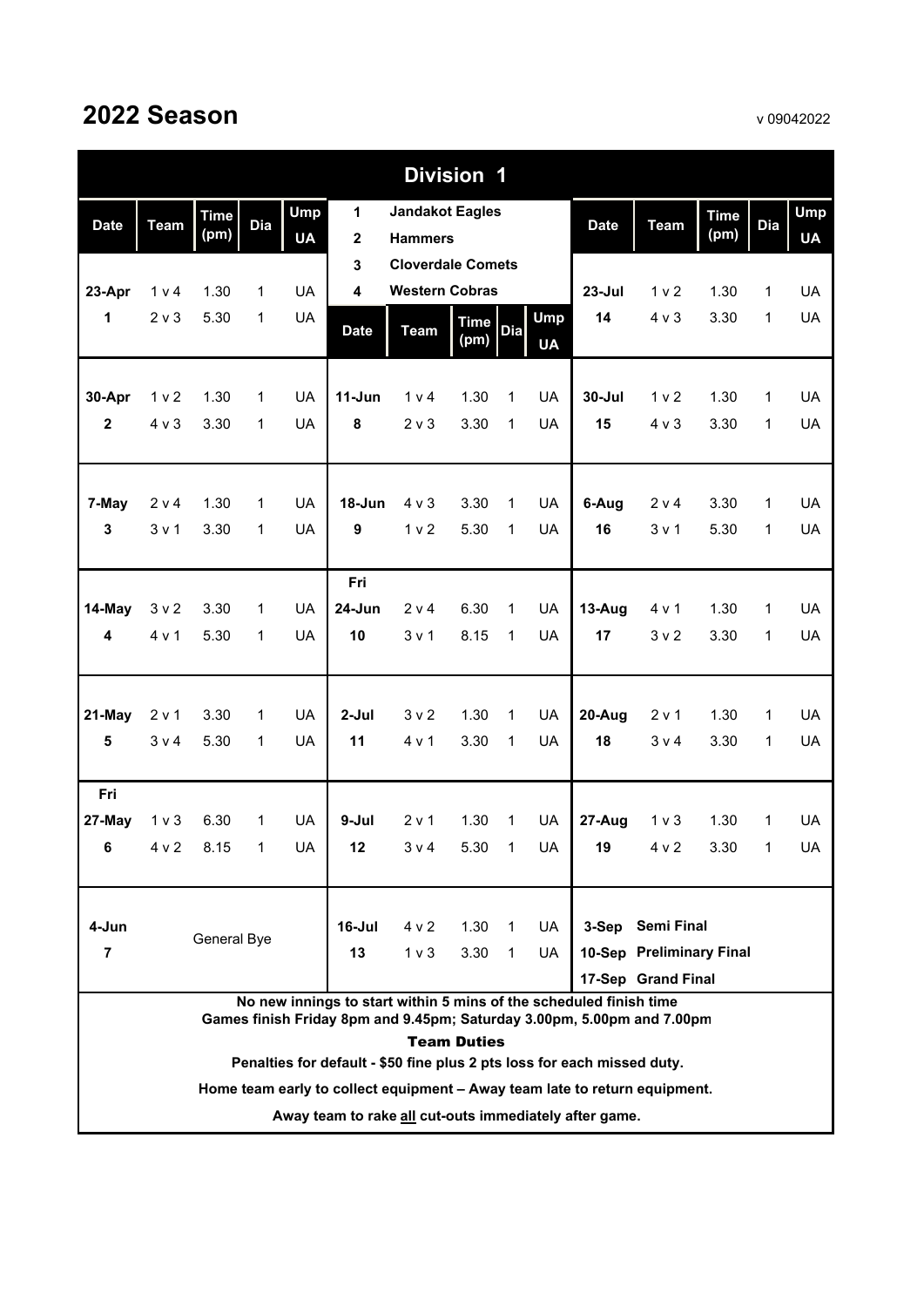| <b>Division 2</b>                                                                                                                                                                                               |                                |                     |                |                         |                              |                                                |                     |                |                      |             |                          |                     |                |                         |
|-----------------------------------------------------------------------------------------------------------------------------------------------------------------------------------------------------------------|--------------------------------|---------------------|----------------|-------------------------|------------------------------|------------------------------------------------|---------------------|----------------|----------------------|-------------|--------------------------|---------------------|----------------|-------------------------|
| <b>Date</b>                                                                                                                                                                                                     | <b>Team</b>                    | <b>Time</b><br>(pm) | Dia            | <b>UMP</b><br><b>UA</b> | 1<br>$\overline{\mathbf{2}}$ | <b>Hammers</b><br><b>South Thornlie Redsox</b> |                     |                |                      | <b>Date</b> | <b>Team</b>              | <b>Time</b><br>(pm) | <b>Dia</b>     | <b>UMP</b><br><b>UA</b> |
|                                                                                                                                                                                                                 |                                |                     |                |                         | 3                            | <b>Mana</b>                                    |                     |                |                      |             |                          |                     |                |                         |
| 23-Apr                                                                                                                                                                                                          | 2 v 5                          | 1.30                | $\overline{2}$ | UA                      | 4                            | <b>Breakaways</b>                              |                     |                |                      | $23 -$ Jul  | 1 v 5                    | 1.30                | 2              | <b>UA</b>               |
| 1                                                                                                                                                                                                               | $4 \vee 3$                     | 3.30                | $\mathbf{1}$   | <b>UA</b>               | 5                            | <b>Animals</b>                                 |                     |                |                      | 14          | 4 v 2                    | 5.30                | 1              | UA                      |
|                                                                                                                                                                                                                 | 1                              | <b>Bye</b>          |                |                         | <b>Date</b>                  | <b>Team</b>                                    | <b>Time</b><br>(pm) |                | Dia UMP<br><b>UA</b> |             | 3                        | Bye                 |                |                         |
| 30-Apr                                                                                                                                                                                                          | 5 v 4                          | 1.30                | 8              | UA                      | $11-Jun$                     | 4 v 5                                          | 1.30                | $\overline{c}$ | UA                   | $30 -$ Jul  | $5v$ 3                   | 1.30                | $\overline{c}$ | <b>UA</b>               |
| $\mathbf{2}$                                                                                                                                                                                                    | 3 <sub>v</sub> 1               | 5.30                | $\mathbf{1}$   | UA                      | 8                            | 1 <sub>v</sub>                                 | 5.30                | $\mathbf{1}$   | <b>UA</b>            | 15          | 2 v 1                    | 3.30                | 2              | <b>UA</b>               |
|                                                                                                                                                                                                                 | 2                              | <b>Bye</b>          |                |                         |                              | 2                                              | <b>Bye</b>          |                |                      |             | 4                        | Bye                 |                |                         |
| 7-May                                                                                                                                                                                                           | 1 v 5                          | 1.30                | 2              | <b>UA</b>               | $18 - Jun$                   | 5 v 1                                          | 1.30                | 3              | <b>UA</b>            | 6-Aug       | 3 <sub>v</sub> 2         | 1.30                | $\mathbf{1}$   | <b>UA</b>               |
| 3                                                                                                                                                                                                               | 4 v 2                          | 5.30                | $\mathbf{1}$   | UA                      | 9                            | 2 v 4                                          | 3.30                | 2              | <b>UA</b>            | 16          | 1 v 4                    | 3.30                | $\overline{c}$ | UA                      |
|                                                                                                                                                                                                                 | 3                              | <b>Bye</b>          |                |                         |                              | 3                                              | <b>Bye</b>          |                |                      |             | 5                        | Bye                 |                |                         |
| 14-May                                                                                                                                                                                                          | $5v$ 3                         | 1.30                | $\mathbf{1}$   | UA                      | $25 - Jun$                   | 3 <sub>v</sub> 5                               | 1.30                | $\mathbf{1}$   | UA                   | 13-Aug      | 5 v 2                    | 1.30                | $\overline{2}$ | <b>UA</b>               |
| 4                                                                                                                                                                                                               | 2 v 1                          | 3.30                | 2              | UA                      | 10                           | 1 <sub>v</sub>                                 | 3.30                | $\mathbf{1}$   | <b>UA</b>            | 17          | 3 v 4                    | 3.30                | 8              | UA                      |
|                                                                                                                                                                                                                 | 4                              | <b>Bye</b>          |                |                         |                              | 4                                              | <b>Bye</b>          |                |                      |             | $\mathbf{1}$             | Bye                 |                |                         |
| 21-May                                                                                                                                                                                                          | 1 v 4                          | 1.30                | $\mathbf{1}$   | UA                      | $2-Jul$                      | 2 <sub>v</sub>                                 | 1.30                | $\overline{2}$ | UA                   | 20-Aug      | 4 v 5                    | 1.30                | 8              | <b>UA</b>               |
| 5                                                                                                                                                                                                               | 3 <sub>v</sub> 2               | 3.30                | 8              | UA                      | 11                           | 4 v 1                                          | 3.30                | 8              | <b>UA</b>            | 18          | 1 <sub>v</sub>           | 3.30                | $\overline{2}$ | UA                      |
|                                                                                                                                                                                                                 | 5                              | <b>Bye</b>          |                |                         |                              | 5                                              | <b>Bye</b>          |                |                      |             | $\overline{2}$           | <b>Bye</b>          |                |                         |
| 28-May                                                                                                                                                                                                          | 5 v 2                          | 1.30                | $\mathbf{1}$   | <b>UA</b>               | 9-Jul                        | 2 v 5                                          | 1.30                | $\overline{c}$ | <b>UA</b>            | 27-Aug      | 5 v 1                    | 1.30                | $\overline{c}$ | <b>UA</b>               |
| 6                                                                                                                                                                                                               | $3 \vee 4$                     | 3.30                | 1              | <b>UA</b>               | 12                           | $4 \vee 3$                                     | 3.30                | $\mathbf{1}$   | <b>UA</b>            | 19          | 2 v 4                    | 3.30                | $\overline{2}$ | UA                      |
|                                                                                                                                                                                                                 | 1                              | Bye                 |                |                         |                              | $\mathbf{1}$                                   | Bye                 |                |                      |             | 3 <sup>7</sup>           | Bye                 |                |                         |
| 3-Jun                                                                                                                                                                                                           |                                |                     |                |                         | $16$ -Jul                    | 5 v 4                                          | 1.30                | 8              | UA.                  |             | 3-Sep Semi Final         |                     |                |                         |
| 4-Jun                                                                                                                                                                                                           |                                | General Bye         |                |                         | 13                           | 3 <sub>v</sub> 1                               | 3.30                | 8              | UA.                  |             | 10-Sep Preliminary Final |                     |                |                         |
| $\overline{7}$                                                                                                                                                                                                  | 17-Sep Grand Final<br>2<br>Bye |                     |                |                         |                              |                                                |                     |                |                      |             |                          |                     |                |                         |
| No new innings to start within 5 mins of the scheduled finish time<br>Games finish Friday 8pm and 9.45pm; Saturday 3.00pm, 5.00pm and 7.00pm<br><b>Team Duties</b>                                              |                                |                     |                |                         |                              |                                                |                     |                |                      |             |                          |                     |                |                         |
| Penalties for default - \$50 fine plus 2 pts loss for each missed duty.<br>Home team early to collect equipment - Away team late to return equipment.<br>Away team to rake all cut-outs immediately after game. |                                |                     |                |                         |                              |                                                |                     |                |                      |             |                          |                     |                |                         |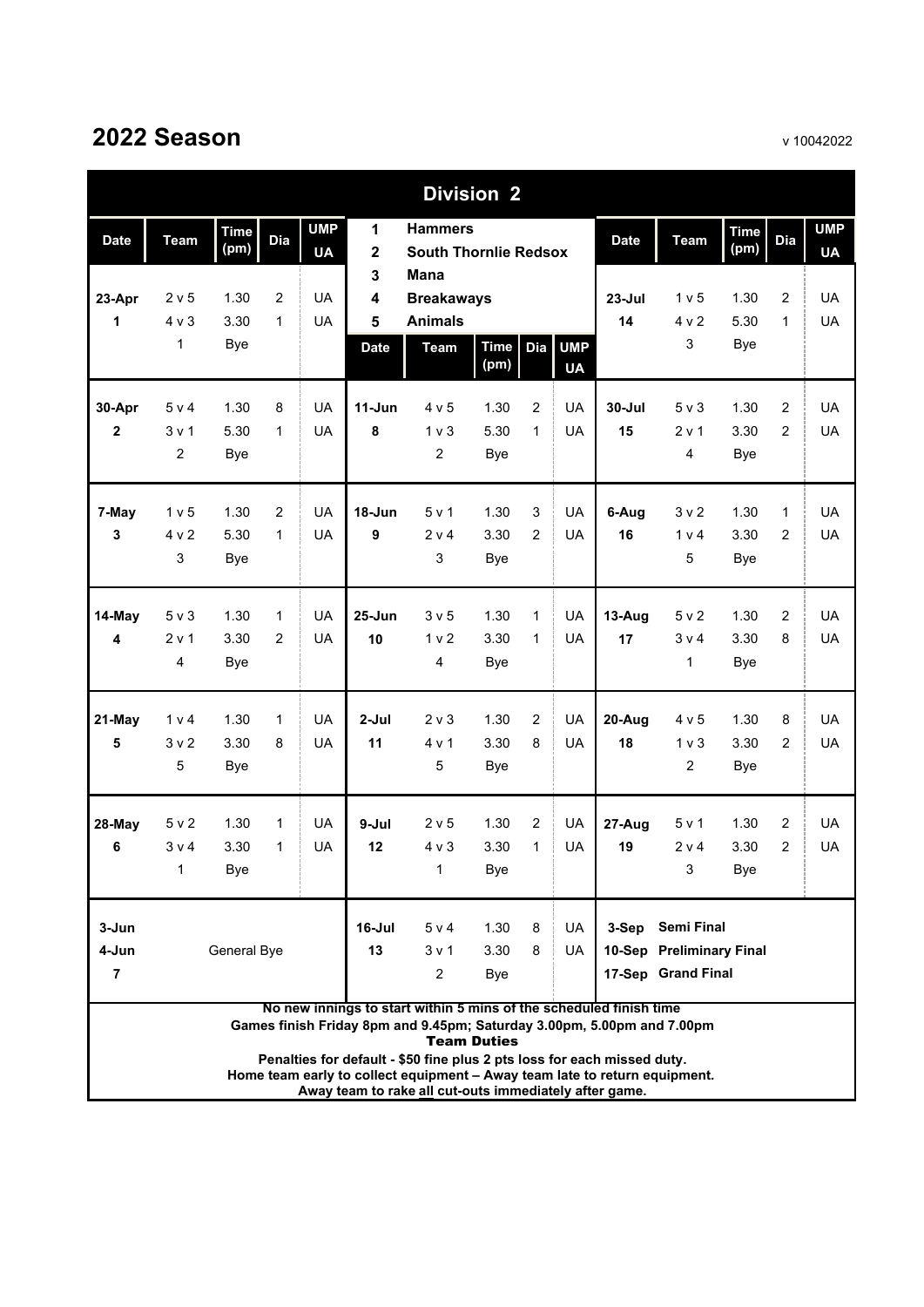### **2022 Season**

v 09042022

|                         | <b>Division 3</b>                                                                                                                            |             |                     |                  |                                         |                                                   |             |                |                |                                                                         |                           |              |                     |                |
|-------------------------|----------------------------------------------------------------------------------------------------------------------------------------------|-------------|---------------------|------------------|-----------------------------------------|---------------------------------------------------|-------------|----------------|----------------|-------------------------------------------------------------------------|---------------------------|--------------|---------------------|----------------|
| <b>Date</b>             | <b>Team</b>                                                                                                                                  | <b>Time</b> | Dia                 | <b>Ump</b>       | 1                                       | <b>Jandakot Eagles</b>                            |             |                |                | <b>Date</b>                                                             | <b>Team</b>               | <b>Time</b>  | <b>Dia</b>          | <b>Ump</b>     |
|                         |                                                                                                                                              | (pm)        |                     | Div <sub>2</sub> | $\mathbf 2$                             | <b>Hammers</b>                                    |             |                |                |                                                                         |                           | (pm)         |                     | Div 2          |
|                         |                                                                                                                                              | 1.30        |                     | 1                | $\mathbf{3}$<br>$\overline{\mathbf{4}}$ | <b>Cloverdale Comets</b><br><b>Western Cobras</b> |             |                |                |                                                                         |                           |              |                     | 3              |
| 23-Apr<br>1             | 2 <sub>v</sub> 5<br>4 v 3                                                                                                                    | 3.30        | 8<br>$\overline{2}$ | $\mathbf 1$      | 5                                       | <b>Thornlie Hawks</b>                             |             |                |                | 22-Jul<br>$23 -$ Jul                                                    | 4 v 2<br>1 <sub>v</sub> 5 | 6.30<br>3.30 | 1<br>$\overline{2}$ | $\mathbf{3}$   |
|                         | 1                                                                                                                                            | <b>Bye</b>  |                     |                  |                                         |                                                   | <b>Time</b> |                | <b>Ump</b>     | 14                                                                      | 3                         | <b>Bye</b>   |                     |                |
|                         |                                                                                                                                              |             |                     |                  | <b>Date</b>                             | <b>Team</b>                                       | (pm)        | <b>Dia</b>     |                |                                                                         |                           |              |                     |                |
| 29-Apr                  | 3 <sub>v</sub> 1                                                                                                                             | 6.3         | 1                   | $\overline{2}$   | 10-Jun                                  | 4 v 5                                             | 6.30        | 1              | $\overline{2}$ | 29-Jul                                                                  | 2 v 1                     | 8.15         | $\mathbf{1}$        | 4              |
| 30-Apr                  | 5 v 4                                                                                                                                        | 1.30        | $\overline{2}$      | $\overline{2}$   | $11-Jun$                                | 1 <sub>v</sub>                                    | 3.30        | 8              | $\overline{2}$ | $30 -$ Jul                                                              | $5 \vee 3$                | 5.30         | $\mathbf{1}$        | 4              |
| $\mathbf{2}$            | $\overline{2}$                                                                                                                               | <b>Bye</b>  |                     |                  | 8                                       | $\overline{2}$                                    | <b>Bye</b>  |                |                | 15                                                                      | 4                         | Bye          |                     |                |
| 7-May                   | 1 <sub>v</sub> 5                                                                                                                             | 1.30        | 8                   | 3                | 18-Jun                                  | 2 v 4                                             | 1.30        | 1              | 3              | 6-Aug                                                                   | 1 v 4                     | 1.30         | $\overline{2}$      | 5              |
| 3                       | 4 v 2                                                                                                                                        | 3.30        | 2                   | 3                | $\boldsymbol{9}$                        | 5 v 1                                             | 3.30        | 3              | 3              | 16                                                                      | 3 <sub>v</sub>            | 3.30         | 8                   | $\sqrt{5}$     |
|                         | 3                                                                                                                                            | Bye         |                     |                  |                                         | $\mathsf 3$                                       | <b>Bye</b>  |                |                |                                                                         | 5                         | Bye          |                     |                |
| 13-May                  | $5 \vee 3$                                                                                                                                   | 8.15        | 1                   | 4                | 24-Jun                                  | 3 <sub>v</sub> 5                                  | 6.30        | $\overline{2}$ | 4              | 12-Aug                                                                  | 3 v 4                     | 6.30         | $\mathbf{1}$        | $\mathbf{1}$   |
| 14-May                  | 2 v 1                                                                                                                                        | 3.30        | 3                   | 4                | $25 - Jun$                              | 1 <sub>v</sub>                                    | 3.30        | 3              | 4              | 13-Aug                                                                  | 5 v 2                     | 1.30         | 3                   | 1              |
| $\overline{\mathbf{4}}$ | 4                                                                                                                                            | <b>Bye</b>  |                     |                  | 10                                      | 4                                                 | <b>Bye</b>  |                |                | 17                                                                      | 1                         | Bye          |                     |                |
|                         |                                                                                                                                              |             |                     |                  |                                         |                                                   |             |                |                |                                                                         |                           |              |                     |                |
| 21-May                  | 1 v 4                                                                                                                                        | 1.30        | 8                   | 5                | $1-Jul$                                 | 4 v 1                                             | 6.30        | 1              | 5              | 20-Aug                                                                  | 4 v 5                     | 3.30         | 6                   | $\overline{2}$ |
| 5                       | 3 <sub>v</sub> 2                                                                                                                             | 3.30        | 2                   | 5                | $2-Jul$                                 | $2 \vee 3$                                        | 3.30        | 3              | 5              | 18                                                                      | 1 <sub>v</sub>            | 5.30         | 1                   | $\overline{2}$ |
|                         | 5                                                                                                                                            | <b>Bye</b>  |                     |                  | 11                                      | 5                                                 | <b>Bye</b>  |                |                |                                                                         | $\overline{2}$            | <b>Bye</b>   |                     |                |
| 28-May                  | 5 v 2                                                                                                                                        | 1.30        | $\overline{c}$      | $\mathbf 1$      | 9-Jul                                   | 2 v 5                                             | 1.30        | 3              | 1              | 27-Aug                                                                  | 5 v 1                     | 3.30         | 3                   | 3              |
| 6                       | 3 v 4                                                                                                                                        | 5.30        | 1                   | 1                | 12                                      | 4 v 3                                             | 3.30        | 8              | 1              | 19                                                                      | 2 v 4                     | 5.30         | 1                   | 3              |
|                         | 1                                                                                                                                            | <b>Bye</b>  |                     |                  |                                         | 1                                                 | <b>Bye</b>  |                |                |                                                                         | 3                         | <b>Bye</b>   |                     |                |
| 3-Jun                   |                                                                                                                                              |             |                     |                  | 16-Jul                                  | 5 v 4                                             | 3.30        | $\overline{2}$ | $\overline{2}$ |                                                                         | 3-Sep Semi Final          |              |                     |                |
| 4-Jun                   |                                                                                                                                              | General Bye |                     |                  | 13                                      | 3 <sub>v</sub> 1                                  | 5.30        | $\mathbf{1}$   | $\overline{2}$ |                                                                         |                           |              |                     |                |
| $\overline{7}$          | 10-Sep Preliminary Final<br>17-Sep Grand Final<br>$\overline{2}$<br><b>Bye</b>                                                               |             |                     |                  |                                         |                                                   |             |                |                |                                                                         |                           |              |                     |                |
|                         | No new innings to start within 5 mins of the scheduled finish time<br>Games finish Friday 8pm and 9.45pm; Saturday 3.00pm, 5.00pm and 7.00pm |             |                     |                  |                                         |                                                   |             |                |                |                                                                         |                           |              |                     |                |
| <b>Team Duties</b>      |                                                                                                                                              |             |                     |                  |                                         |                                                   |             |                |                |                                                                         |                           |              |                     |                |
|                         |                                                                                                                                              |             |                     |                  |                                         |                                                   |             |                |                | Penalties for default - \$50 fine plus 2 pts loss for each missed duty. |                           |              |                     |                |

**Home team early to collect equipment – Away team late to return equipment.** 

**Away team to rake all cut-outs immediately after game.**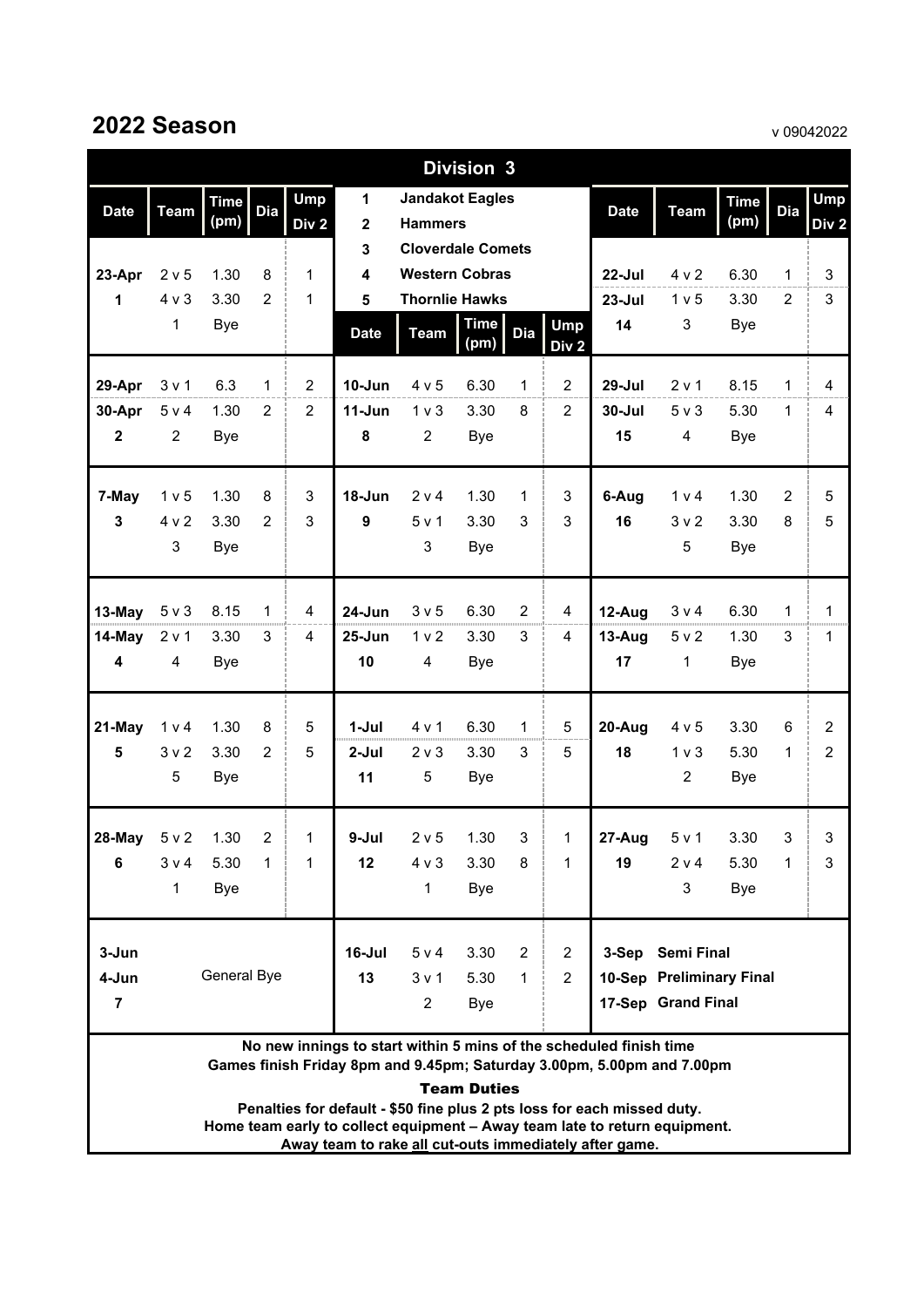## **2022 Season**

|                         | <b>Division 4</b>                                                                                                                                                  |             |                |                |                  |                              |                     |                |                    |             |                          |             |                |                |
|-------------------------|--------------------------------------------------------------------------------------------------------------------------------------------------------------------|-------------|----------------|----------------|------------------|------------------------------|---------------------|----------------|--------------------|-------------|--------------------------|-------------|----------------|----------------|
| <b>Date</b>             | <b>Team</b>                                                                                                                                                        | <b>Time</b> | Dia            | <b>Ump</b>     | 1                | <b>Thornlie Hawks</b>        |                     |                |                    | <b>Date</b> | <b>Team</b>              | <b>Time</b> | <b>Dia</b>     | <b>Ump</b>     |
|                         |                                                                                                                                                                    | (pm)        |                | Div3           | $\mathbf{2}$     | <b>Rebels</b>                |                     |                |                    |             |                          | (pm)        |                | Div3           |
|                         |                                                                                                                                                                    |             |                |                | 3                | <b>Diamondbacks</b>          |                     |                |                    |             |                          |             |                |                |
| 22-Apr                  | $4 \vee 3$                                                                                                                                                         | 8.15        | 1              | $\mathbf{1}$   | 4                | <b>Hammers</b>               |                     |                |                    | $22$ -Jul   | 4 v 2                    | 8.15        | 1              | 3              |
| 23-Apr                  | 2 v 5                                                                                                                                                              | 3.30        | 3              | $\mathbf{1}$   | 5                | <b>South Thornlie Redsox</b> |                     |                |                    | $23 -$ Jul  | 1 v 5                    | 3.30        | 6              | 3              |
| 1                       | $\mathbf{1}$                                                                                                                                                       | Bye         |                |                | <b>Date</b>      | <b>Team</b>                  | <b>Time</b><br>(pm) | <b>Dia</b>     | <b>Ump</b><br>Div3 | 14          | 3                        | Bye         |                |                |
| 30-Apr                  | 5 v 4                                                                                                                                                              | 1.30        | 6              | $\overline{2}$ | $11-Jun$         | 1 <sub>v</sub>               | 1.30                | 7              | $\overline{2}$     | $30 -$ Jul  | 2 v 1                    | 1.30        | 3              | $\overline{4}$ |
| $\mathbf{2}$            | $3v$ 1                                                                                                                                                             | 3.30        | 2              | 2              | 8                | 4 v 5                        | 3.30                | $\overline{2}$ | $\overline{2}$     | 15          | $5v$ 3                   | 3.30        | 3              | $\overline{4}$ |
|                         | $\overline{c}$                                                                                                                                                     | Bye         |                |                |                  | $\overline{2}$               | <b>Bye</b>          |                |                    |             | 4                        | Bye         |                |                |
| 6-May                   | 1 v 5                                                                                                                                                              | 8.15        | $\mathbf{1}$   | 3              | $17 - Jun$       | 5 v 1                        | 6.30                | 1              | 3                  | 5-Aug       | 3 <sub>v</sub> 2         | 6.30        | $\overline{2}$ | 5              |
| 7-May                   | 4 v 2                                                                                                                                                              | 3.30        | 8              | 3              | $18 - Jun$       | 2 v 4                        | 3.30                | 4              | 3                  | 6-Aug       | 1 v 4                    | 3.30        | 5              | 5              |
| 3                       | 3                                                                                                                                                                  | Bye         |                |                | $\boldsymbol{9}$ | 3                            | Bye                 |                |                    | 16          | 5                        | Bye         |                |                |
| 14-May                  | 2 v 1                                                                                                                                                              | 1.30        | 5              | 4              | $25 - Jun$       | 3 <sub>v</sub> 5             | 1.30                | 8              | $\overline{4}$     | 13-Aug      | 5 v 2                    | 1.30        | $\overline{7}$ | 1              |
| $\overline{\mathbf{4}}$ | 5 v 3                                                                                                                                                              | 3.30        | 5              | 4              | 10               | 1 <sub>v</sub>               | 5.30                | 1              | $\overline{4}$     | 17          | 3 v 4                    | 3.30        | 5              | 1              |
|                         | 4                                                                                                                                                                  | <b>Bye</b>  |                |                |                  | 4                            | <b>Bye</b>          |                |                    |             | 1                        | <b>Bye</b>  |                |                |
| 20-May                  | 3 <sub>v</sub> 2                                                                                                                                                   | 8.15        | 1              | 5              | $2-Jul$          | 2 v 3                        | 1.30                | 6              | 5                  | 20-Aug      | 1 <sub>v</sub>           | 3.30        | 3              | $\overline{2}$ |
| 21-May                  | 1 <sub>v</sub> 4                                                                                                                                                   | 1.30        | 2              | 5              | 11               | 4 v 1                        | 3.30                | 4              | 5                  | 18          | 4 v 5                    | 5.30        | $\overline{2}$ | $\overline{2}$ |
| 5                       | 5                                                                                                                                                                  | <b>Bye</b>  |                |                |                  | 5                            | Bye                 |                |                    |             | $\overline{c}$           | Bye         |                |                |
| 28-May                  | 5 v 2                                                                                                                                                              | 1.30        | 6              | 1              | 9-Jul            | $2 v 5$                      | 1.30                | 5              | 1                  | 26-Aug      | 5 v 1                    | 6.30        | $\mathbf 1$    | 3              |
| 6                       | 3 v 4                                                                                                                                                              | 3.30        | $\overline{4}$ | 1              | 12               | $4 \vee 3$                   | 1.30                | 8              | 1                  | 27-Aug      | 2 v 4                    | 1.30        | 6              | 3              |
|                         | 1                                                                                                                                                                  | <b>Bye</b>  |                |                |                  | 1                            | Bye                 |                |                    | 19          | 3                        | <b>Bye</b>  |                |                |
| 3-Jun                   |                                                                                                                                                                    |             |                |                | $16 -$ Jul       | 5 v 4                        | 1.30                | 4              | $\overline{2}$     |             | 3-Sep Semi Final         |             |                |                |
| 4-Jun                   |                                                                                                                                                                    | General bye |                |                | 13               | 3 v 1                        | 3.30                | 6              | $\overline{2}$     |             | 10-Sep Preliminary Final |             |                |                |
| $\overline{7}$          |                                                                                                                                                                    |             |                |                |                  | $\overline{2}$               | <b>Bye</b>          |                |                    |             | 17-Sep Grand Final       |             |                |                |
|                         | No new innings to start within 5 mins of the scheduled finish time<br>Games finish Friday 8pm and 9.45pm; Saturday 3.00pm, 5.00pm and 7.00pm<br><b>Team Duties</b> |             |                |                |                  |                              |                     |                |                    |             |                          |             |                |                |

**Penalties for default - \$50 fine plus 2 pts loss for each missed duty. Home team early to collect equipment – Away team late to return equipment. Away team to rake all cut-outs immediately after game.**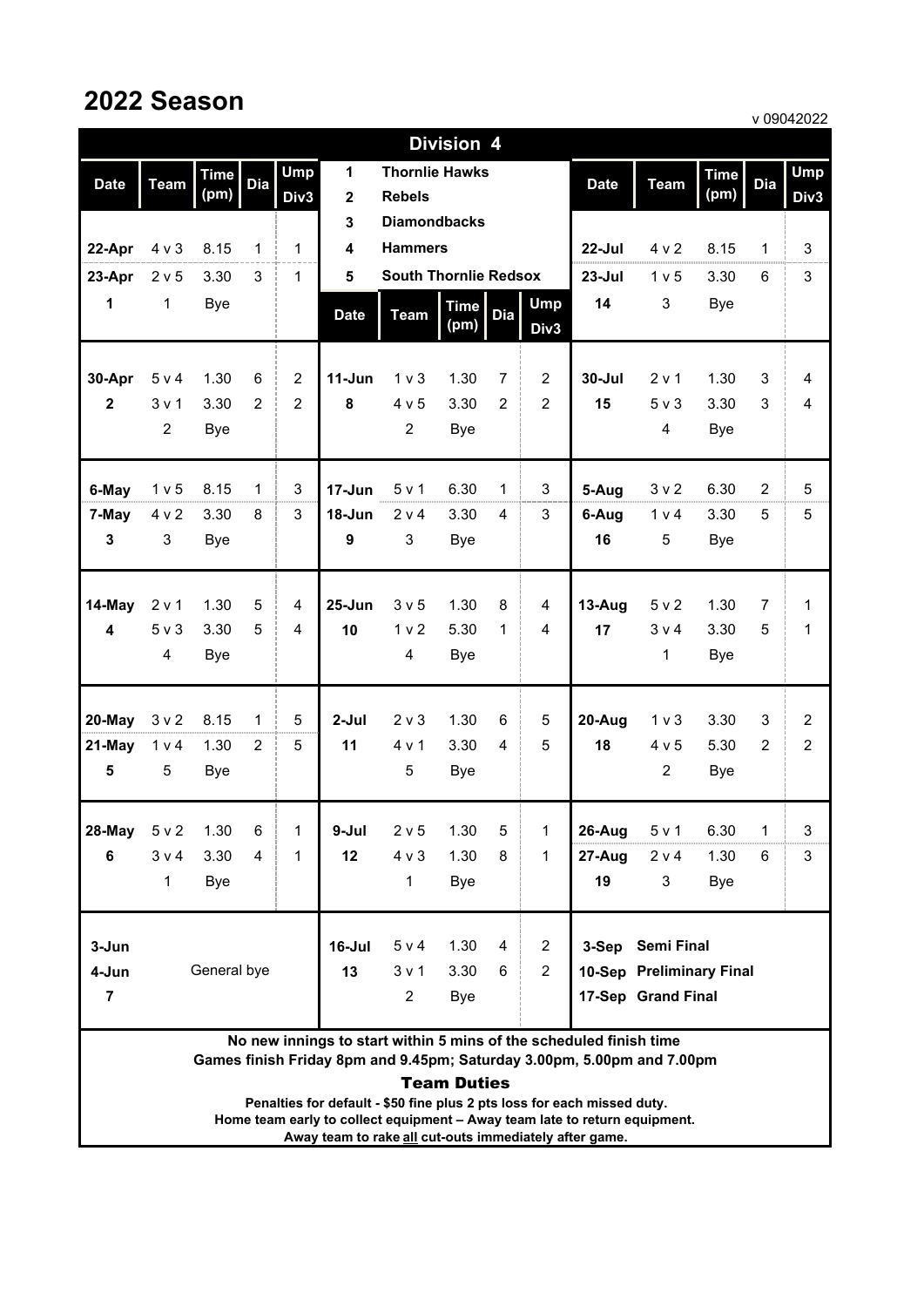|                                                                                                                                       | <b>Division 5</b>                                                                                                                    |             |                |                |              |                           |                    |                |                |             |                         |             |                |                |
|---------------------------------------------------------------------------------------------------------------------------------------|--------------------------------------------------------------------------------------------------------------------------------------|-------------|----------------|----------------|--------------|---------------------------|--------------------|----------------|----------------|-------------|-------------------------|-------------|----------------|----------------|
|                                                                                                                                       |                                                                                                                                      |             |                |                | 1            | <b>Diamondbacks</b>       |                    |                |                |             |                         |             |                |                |
|                                                                                                                                       |                                                                                                                                      |             |                |                | $\mathbf{2}$ | <b>Kelmscott Bulldogs</b> |                    |                |                |             |                         |             |                |                |
| <b>Date</b>                                                                                                                           | <b>Team</b>                                                                                                                          | <b>Time</b> | Dia            | <b>Ump</b>     | 3            | <b>Cloverdale Comets</b>  |                    |                |                | <b>Date</b> | <b>Team</b>             | <b>Time</b> | <b>Dia</b>     | Ump            |
|                                                                                                                                       |                                                                                                                                      | (pm)        |                | Div4           | 4            | <b>Bandits</b>            |                    |                |                |             |                         | (pm)        |                | Div4           |
|                                                                                                                                       |                                                                                                                                      |             |                |                | 5            | <b>Komets</b>             |                    |                |                |             |                         |             |                |                |
| 23-Apr                                                                                                                                | 4 v 5                                                                                                                                | 1.30        | 5              | 1              | 6            | Waywards                  |                    |                |                | $23 -$ Jul  | 4 v 1                   | 1.30        | 3              | 3              |
| 1                                                                                                                                     | 2 v 7                                                                                                                                | 3.30        | 5              | 1              | 7            | <b>Hammers</b>            |                    |                |                | 14          | 2 <sub>v</sub> 3        | 1.30        | 4              | 3              |
|                                                                                                                                       | 6v3                                                                                                                                  | 5.30        | 2              | 1              | <b>Date</b>  | <b>Team</b>               | <b>Time</b>        | Dia            | <b>Ump</b>     |             | 7 v 5                   | 3.30        | $\overline{7}$ | 3              |
|                                                                                                                                       | 1                                                                                                                                    | <b>Bye</b>  |                |                |              |                           | (pm)               |                | Div4           |             | 6                       | <b>Bye</b>  |                |                |
| 29-Apr                                                                                                                                | 7 v 4                                                                                                                                | 8.15        | 1              | $\overline{2}$ | 10-Jun       | 1 <sub>v</sub> 6          | 8.15               | 2              | $\overline{2}$ | $30 -$ Jul  | 5 <sub>v</sub> 2        | 1.30        | $\overline{7}$ | 4              |
| 30-Apr                                                                                                                                | 5 v 6                                                                                                                                | 3.30        | 4              | 2              | 11-Jun       | 5 <sub>v</sub> 2          | 1.30               | 3              | 2              | 15          | 1 v 6                   | 3.30        | 7              | 4              |
| $\mathbf{2}$                                                                                                                          | $1v$ 3                                                                                                                               | 3.30        | 7              | $\overline{2}$ | 8            | 3 v 4                     | 3.30               | $\overline{7}$ | $\overline{2}$ |             | 3 v 4                   | 5.30        | $\overline{2}$ | 4              |
|                                                                                                                                       | $\overline{2}$                                                                                                                       | <b>Bye</b>  |                |                |              | $\overline{7}$            | <b>Bye</b>         |                |                |             | $\overline{7}$          | <b>Bye</b>  |                |                |
| 6-May                                                                                                                                 | 4 v 2                                                                                                                                | 6.30        | 1              | 3              | 17-Jun       | 6v3                       | 8.15               | $\mathbf{1}$   | 3              | 5-Aug       | 4 v 5                   | 8.15        | $\mathbf{1}$   | 5              |
| 7-May                                                                                                                                 | 6 v 7                                                                                                                                | 1.30        | 3              | 3              | $18 - Jun$   | 7 v 2                     | 1.30               | 2              | 3              | 6-Aug       | 6 v 3                   | 1.30        | 8              | 5              |
| 3                                                                                                                                     | 5v1                                                                                                                                  | 3.30        | 4              | 3              | 9            | 5 v 4                     | 3.30               | $\overline{7}$ | 3              | 16          | 2 <sub>v</sub>          | 5.30        | 2              | 5              |
|                                                                                                                                       | 3                                                                                                                                    | <b>Bye</b>  |                |                |              | $\mathbf 1$               | <b>Bye</b>         |                |                |             | 1                       | <b>Bye</b>  |                |                |
|                                                                                                                                       |                                                                                                                                      |             |                |                |              |                           |                    |                |                |             |                         |             |                |                |
| 14-May                                                                                                                                | 2 v 6                                                                                                                                | 1.30        | 4              | 4              | $25 - Jun$   | 4 v 7                     | 1.30               | $\overline{2}$ | 4              | 12-Aug      | 1 <sub>v</sub>          | 8.15        | $\mathbf 1$    | 1              |
| 4                                                                                                                                     | 7 v 1                                                                                                                                | 1.30        | 7              | 4              | 10           | 3 <sub>v</sub> 1          | 3.30               | $\overline{2}$ | 4              | $13-Auq$    | 5 v 6                   | 1.30        | 5              | 1              |
|                                                                                                                                       | 3 <sub>v</sub> 5                                                                                                                     | 3.30        | 6              | 4              |              | 6v5<br>$\overline{2}$     | 3.30               | 8              | $\overline{4}$ | 17          | 7 v 4<br>$\overline{c}$ | 3.30        | 2              | 1              |
|                                                                                                                                       | 4                                                                                                                                    | <b>Bye</b>  |                |                |              |                           | <b>Bye</b>         |                |                |             |                         | <b>Bye</b>  |                |                |
| 20-May                                                                                                                                | 3 v 7                                                                                                                                | 6.30        | 1              | 5              | 1-Jul        | 7 v 6                     | 6.30               | $\overline{2}$ | 5              | 19-Aug      | 4 v 2                   | 8.15        | $\mathbf{1}$   | $\overline{2}$ |
| 21-May                                                                                                                                | 6 v 4                                                                                                                                | 1.30        | 5              | 5              | $2-Jul$      | 2 v 4                     | 3.30               | 6              | 5              | 20-Aug      | 5v1                     | 1.30        | 5              | $\overline{2}$ |
| 5                                                                                                                                     | 1 <sub>v</sub>                                                                                                                       | 3.30        | 7              | 5              | 11           | 1 v 5                     | 5.30               | 1              | 5              | 18          | 6 v 7                   | 3.30        | 5              | $\overline{2}$ |
|                                                                                                                                       | 5                                                                                                                                    | Bye         |                |                |              | 3                         | Bye                |                |                |             | 3                       | Bye         |                |                |
| 28-May                                                                                                                                | 4 v 1                                                                                                                                | 1.30        | 5              | 1              | 8-Jul        | 5 v 3                     | 8.15               | 1              | 1              | $27 - Aug$  | 2 v 6                   | 1.30        | 7              | 3              |
| 6                                                                                                                                     | $2 \vee 3$                                                                                                                           | 3.30        | 2              | 1              | 9-Jul        | 6 v 2                     | 1.30               | $\overline{7}$ | 1              | 19          | 3 <sub>v</sub> 5        | 3.30        | 6              | 3              |
|                                                                                                                                       | 7 <sub>v</sub> 5                                                                                                                     | 3.30        | $\overline{7}$ | $\mathbf{1}$   | 12           | 1 <sub>v</sub>            | 3.30               | $\overline{2}$ | 1              |             | 7 v 1                   | 3.30        | 8              | 3              |
|                                                                                                                                       | 6                                                                                                                                    | <b>Bye</b>  |                |                |              | 4                         | Bye                |                |                |             | $\overline{4}$          | <b>Bye</b>  |                |                |
| 3-Jun                                                                                                                                 |                                                                                                                                      |             |                |                | $15 -$ Jul   | 1 <sub>v</sub> 2          | 8.15               | 2              | $\overline{2}$ | 3-Sep       | <b>Semi Final</b>       |             |                |                |
| 4-Jun                                                                                                                                 | 10-Sep Preliminary Final<br>6<br>16-Jul<br>3 v 7<br>1.30<br>$\overline{2}$<br>General bye                                            |             |                |                |              |                           |                    |                |                |             |                         |             |                |                |
| $\overline{7}$                                                                                                                        | 13<br>$\overline{2}$<br>17-Sep Grand Final<br>4 v 6<br>3.30<br>$\overline{7}$                                                        |             |                |                |              |                           |                    |                |                |             |                         |             |                |                |
| 5<br>Bye                                                                                                                              |                                                                                                                                      |             |                |                |              |                           |                    |                |                |             |                         |             |                |                |
| No new innings to start within 5 mins of the scheduled finish time.<br>Games finish: Fri 8.00pm & 9.45pm, Sat 3.00pm, 5.00pm & 7.00pm |                                                                                                                                      |             |                |                |              |                           |                    |                |                |             |                         |             |                |                |
|                                                                                                                                       |                                                                                                                                      |             |                |                |              |                           | <b>Team Duties</b> |                |                |             |                         |             |                |                |
| Penalties for default - \$50 fine plus 2 pts loss for each missed duty.                                                               |                                                                                                                                      |             |                |                |              |                           |                    |                |                |             |                         |             |                |                |
|                                                                                                                                       | Home team early to collect equipment - Away team late to return equipment.<br>Away team to rake all cut-outs immediately after game. |             |                |                |              |                           |                    |                |                |             |                         |             |                |                |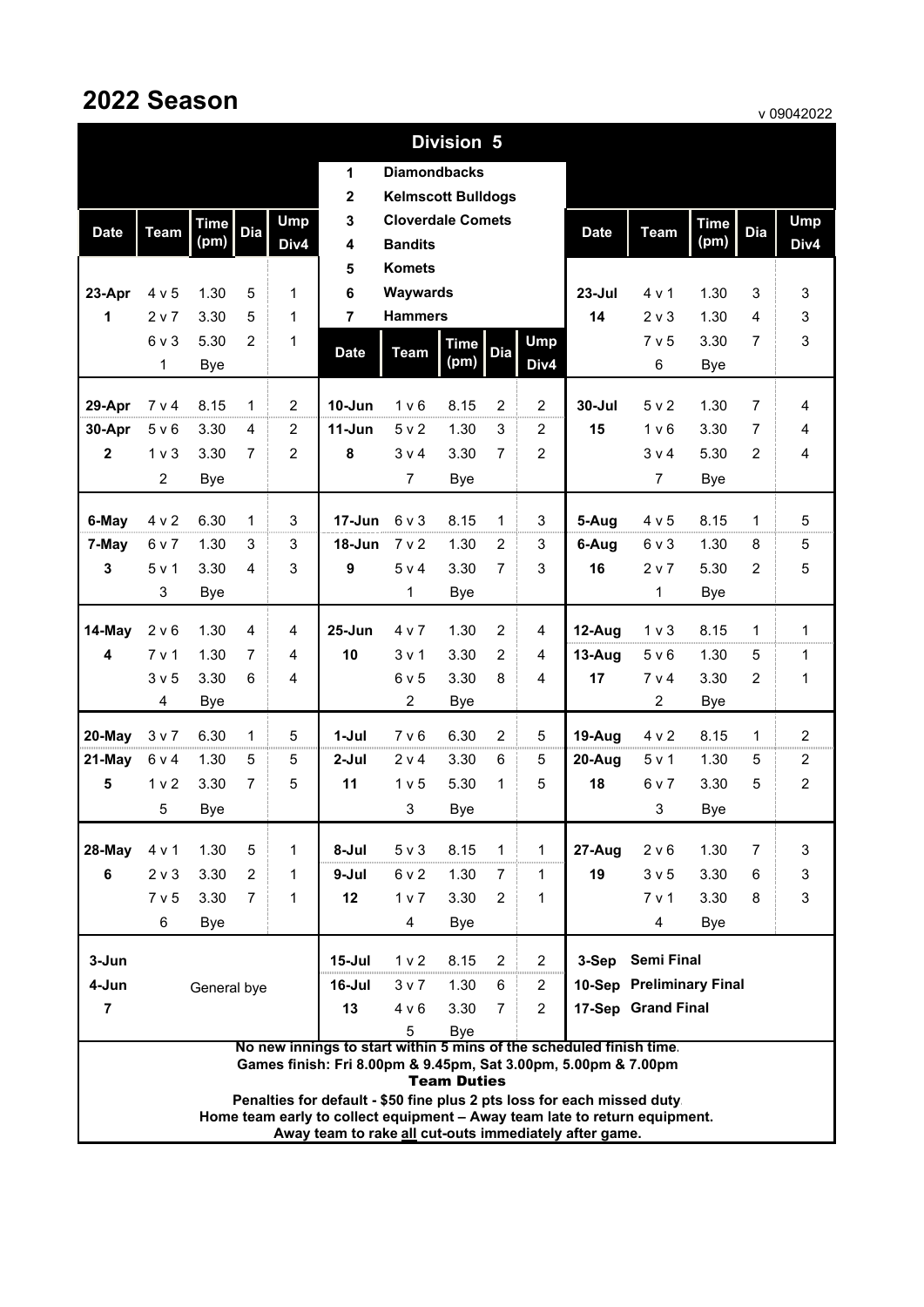#### **Division 6**

- **Mets**
- **14 7 Forest Lake Magpies**
- **Pirates**
- **Cloverdale Comets**
- 2 Cloverdale Comets **5 5 South Thornlie Redsox** 8
- **Dale Dingos**
- 
- 

| 3                       | <b>Thornlie Hawks</b><br><b>Dale Demons</b><br>6                        |                     |                |                                |             |                                                                     |                     |                |                             |             |                          |                     |                |                                |
|-------------------------|-------------------------------------------------------------------------|---------------------|----------------|--------------------------------|-------------|---------------------------------------------------------------------|---------------------|----------------|-----------------------------|-------------|--------------------------|---------------------|----------------|--------------------------------|
| <b>Date</b>             | <b>Team</b>                                                             | <b>Time</b><br>(pm) | <b>Dia</b>     | <b>Ump</b><br>Div <sub>5</sub> | <b>Date</b> | <b>Team</b>                                                         | <b>Time</b><br>(pm) |                | Dia Ump<br>Div <sub>5</sub> | <b>Date</b> | <b>Team</b>              | <b>Time</b><br>(pm) | <b>Dia</b>     | <b>Ump</b><br>Div <sub>5</sub> |
| 22-Apr                  | 2 <sub>v</sub>                                                          | 6.30                | $\mathbf{1}$   | 1                              | 10-Jun      | 3 <sub>v</sub> 4                                                    | 8.15                | 1              | $\overline{7}$              | 22-Jul      | 4 v 1                    | 6.30                | $\overline{2}$ | 6                              |
| 23-Apr                  | 8 v 1                                                                   | 1.30                | 4              | 1                              | $11 - Jun$  | 5 <sub>v</sub> 2                                                    | 1.30                | 4              | $\overline{7}$              | $23 -$ Jul  | 2 <sub>v</sub>           | 1.30                | 8              | 6                              |
| 1                       | $6v$ 3                                                                  | 3.30                | 4              | 1                              | 8           | 8 <sub>v</sub>                                                      | 1.30                | 8              | $\overline{7}$              | 14          | 8 <sub>v</sub> 6         | 3.30                | 4              | 6                              |
|                         | 4 v 5                                                                   | 3.30                | 8              | 1                              |             | 1 <sub>v</sub> 6                                                    | 3.30                | 4              | $\overline{7}$              |             | 7 v 5                    | 3.30                | 5              | $\,6$                          |
| 30-Apr                  | 1 <sub>v</sub>                                                          | 1.30                | 3              | $\overline{2}$                 | 17-Jun      | 3 <sub>v</sub> 6                                                    | 6.30                | $\overline{2}$ | $\mathbf{1}$                | 29-Jul      | $7v$ 8                   | 6.30                | $\mathbf{1}$   | $\overline{7}$                 |
| $\mathbf{2}$            | 7 <sub>v</sub> 4                                                        | 1.30                | 5              | $\overline{2}$                 | $18 - Jun$  | 7 <sub>v</sub> 2                                                    | 1.30                | 4              | 1                           | 30-Jul      | $3v$ 4                   | 1.30                | 4              | $\overline{7}$                 |
|                         | 5 <sub>v</sub> 6                                                        | 3.30                | 5              | $\overline{2}$                 | 9           | 1 <sub>v</sub>                                                      | 1.30                | 7              | 1                           | 15          | 5 v 2                    | 3.30                | 6              | $\overline{7}$                 |
|                         | 2 v 8                                                                   | 3.30                | 8              | $\overline{c}$                 |             | 5 v 4                                                               | 3.30                | 6              | 1                           |             | 1 <sub>v</sub> 6         | 3.30                | 5              | $\overline{7}$                 |
| 7-May                   | 5 v 1                                                                   | 1.30                | $\overline{4}$ | 3                              | $25 - Jun$  | 4 v 7                                                               | 1.30                | 4              | $\overline{2}$              | 6-Aug       | 6 v 3                    | 1.30                | 6              | $\mathbf{1}$                   |
| 3                       | $8v$ 3                                                                  | 1.30                | 5              | 3                              | 10          | $3v$ 1                                                              | 1.30                | 6              | 2                           | 16          | 2 v 7                    | 1.30                | $\overline{7}$ | 1                              |
|                         | 4 v 2                                                                   | 3.30                | 6              | 3                              |             | 8 <sub>v</sub>                                                      | 3.30                | 6              | $\overline{2}$              |             | 4 v 5                    | 3.30                | 3              | 1                              |
|                         | 6 v 7                                                                   | 5.30                | $\overline{2}$ | 3                              |             | 6v5                                                                 | 5.30                | $\overline{2}$ | $\overline{2}$              |             | 8 v 1                    | 3.30                | 6              | 1                              |
| 13-May                  | 7 v 1                                                                   | 8.15                | $\overline{2}$ | 4                              | $1-Jul$     | 7 <sub>v</sub> 6                                                    | 8.15                | $\mathbf 1$    | 3                           | 12-Aug      | 5 v 6                    | 6.30                | 2              | $\overline{c}$                 |
| 14-May                  | 4 v 8                                                                   | 1.30                | 2              | 4                              | 2-Jul       | 1 <sub>v</sub> 5                                                    | 1.30                | 3              | 3                           | 13-Aug      | 7 <sub>v</sub> 4         | 1.30                | 4              | $\overline{\mathbf{c}}$        |
| $\overline{\mathbf{4}}$ | 3 <sub>v</sub> 5                                                        | 1.30                | 8              | 4                              | 11          | $3v$ 8                                                              | 1.30                | 4              | 3                           | 17          | 1 <sub>v</sub>           | 3.30                | 3              | $\overline{c}$                 |
|                         | 2 v 6                                                                   | 3.30                | $\overline{7}$ | 4                              |             | 2 v 4                                                               | 3.30                | 7              | 3                           |             | 2 v 8                    | 5.30                | 1              | $\overline{c}$                 |
| 20-May                  | 8 v 5                                                                   | 6.30                | $\overline{2}$ | 5                              | 8-Jul       | 5 v 3                                                               | 8.15                | $\overline{2}$ | 4                           | 19-Aug      | 8 v 3                    | 8.15                | 2              | 3                              |
| 21-May                  | 6 v 4                                                                   | 1.30                | $\overline{7}$ | 5                              | 9-Jul       | 1 <sub>v</sub>                                                      | 1.30                | 6              | 4                           | 20-Aug      | 4 v 2                    | 1.30                | $\overline{2}$ | 3                              |
| 5                       | 3 <sub>v</sub>                                                          | 3.30                | 5              | 5                              | 12          | 6 v 2                                                               | 3.30                | 5              | 4                           | 18          | 5 v 1                    | 1.30                | 4              | 3                              |
|                         | 1 <sub>v</sub>                                                          | 5.30                | $\overline{2}$ | 5                              |             | 8 v 4                                                               | 3.30                | 6              | 4                           |             | 6 v 7                    | 3.30                | 4              | 3                              |
| 27-May                  | 2 <sub>v</sub>                                                          | 6.30                | $\overline{2}$ | 6                              | $15 -$ Jul  | 1 <sub>v</sub> 2                                                    | 6.30                | $\mathbf{1}$   | 5                           | 26-Aug      | $4 \vee 8$               | 8.15                | $\mathbf{1}$   | 4                              |
| 28-May                  | 7 v 5                                                                   | 1.30                | 3              | 6                              | 16-Jul      | $5v$ 8                                                              | 1.30                | 3              | 5                           | 27-Aug      | 2 v 6                    | 1.30                | 3              | 4                              |
| 6                       | 4 v 1                                                                   | 3.30                | 5              | 6                              | 13          | 6 v 4                                                               | 1.30                | $\overline{7}$ | 5                           | 19          | 3 <sub>v</sub> 5         | 3.30                | $\overline{7}$ | 4                              |
|                         | $6v$ 8                                                                  | 3.30                | 8              | 6                              |             | 3 v 7                                                               | 3.30                | 3              | 5                           |             | 7 v 1                    | 5.30                | $\overline{c}$ | 4                              |
| 3-Jun                   |                                                                         |                     |                |                                |             | No new innings to start within 5 mins                               |                     |                |                             | 3-Sep       | <b>Semi Final</b>        |                     |                |                                |
| 4-Jun                   |                                                                         | General bye         |                |                                |             | of the scheduled finish time.<br>Games finish: Fri 8.00pm & 9.45pm, |                     |                |                             |             | 10-Sep Preliminary Final |                     |                |                                |
| $\overline{7}$          |                                                                         |                     |                |                                |             | Sat 3.00pm, 5.00pm & 7.00pm                                         |                     |                |                             |             | 17-Sep Grand Final       |                     |                |                                |
| <b>Team Duties</b>      |                                                                         |                     |                |                                |             |                                                                     |                     |                |                             |             |                          |                     |                |                                |
|                         | Penalties for default - \$50 fine plus 2 pts loss for each missed duty. |                     |                |                                |             |                                                                     |                     |                |                             |             |                          |                     |                |                                |

**Home team early to collect equipment – Away team late to return equipment.** 

**Away team to rake all cut-outs immediately after game.**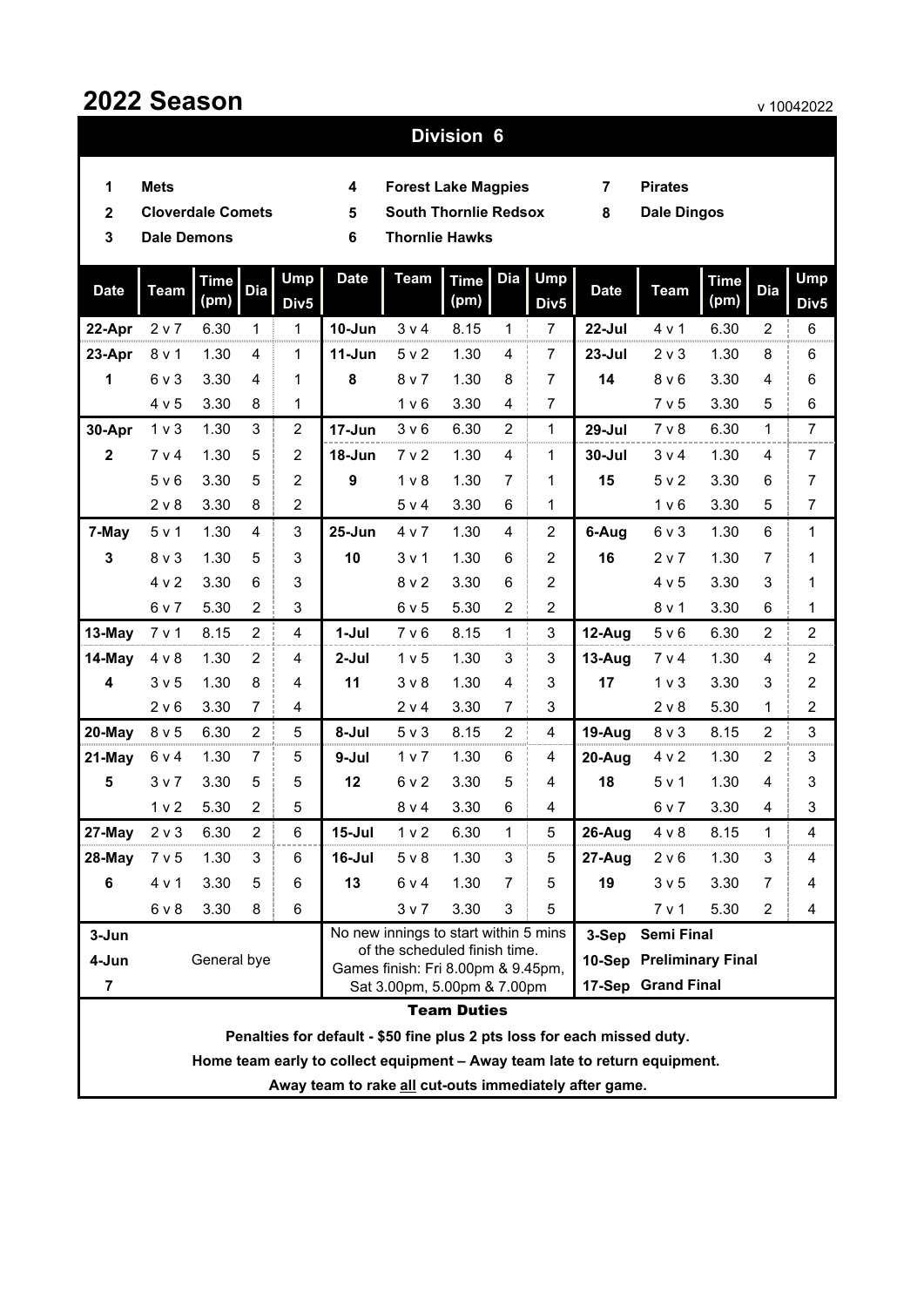|                |                                                                                                                                                       |                              |                |                  | V IUVIZUZZ<br><b>Division 7</b>                        |                                                                        |                    |                |                  |                |                          |                   |                |                  |  |  |
|----------------|-------------------------------------------------------------------------------------------------------------------------------------------------------|------------------------------|----------------|------------------|--------------------------------------------------------|------------------------------------------------------------------------|--------------------|----------------|------------------|----------------|--------------------------|-------------------|----------------|------------------|--|--|
| 1              |                                                                                                                                                       | <b>South Thornlie Redsox</b> |                |                  | 4                                                      | <b>Kelmscott Bulldogs</b>                                              |                    |                |                  | $\overline{7}$ | <b>Evergreens</b>        |                   |                |                  |  |  |
| $\mathbf{2}$   | <b>Bandits</b>                                                                                                                                        |                              |                |                  | 5                                                      | <b>Cloverdale Comets</b>                                               |                    |                |                  | 8              | <b>Western Cobras</b>    |                   |                |                  |  |  |
| 3              | <b>Outlaws</b>                                                                                                                                        |                              |                |                  | 6                                                      | <b>Rebels</b>                                                          |                    |                |                  | 9              | <b>Titans</b>            |                   |                |                  |  |  |
|                |                                                                                                                                                       | <b>Time</b>                  |                | <b>UMP</b>       |                                                        |                                                                        | <b>Time</b>        |                | <b>UMP</b>       |                |                          | <b>Time</b>       |                | <b>UMP</b>       |  |  |
| <b>Date</b>    | <b>Team</b>                                                                                                                                           | (pm)                         | <b>Dia</b>     | Div <sub>6</sub> | <b>Date</b>                                            | <b>Team</b>                                                            | (pm)               | <b>Dia</b>     | Div <sub>6</sub> | <b>Date</b>    | <b>Team</b>              | (pm)              | <b>Dia</b>     | Div <sub>6</sub> |  |  |
| 22-Apr         | 4 v 7                                                                                                                                                 | 8.15                         | $\overline{2}$ | $\overline{7}$   | $10 - Jun$                                             | 1 <sub>v</sub> 4                                                       | 6.30               | $\overline{c}$ | 3                | $23 -$ Jul     | 7 v 1                    | 1.30              | 6              | 8                |  |  |
| 23-Apr         | 6 v 5                                                                                                                                                 | 1.30                         | 3              | 6                | $11-Jun$                                               | 8 <sub>v</sub> 6                                                       | 1.30               | 5              | 1                | 14             | 2 v 6                    | 1.30              | 7              | $\overline{7}$   |  |  |
| 1              | 2 <sub>v</sub> 9                                                                                                                                      | 1.30                         | 6              | 4                | 8                                                      | 3 <sub>v</sub> 2                                                       | 3.30               | 5              | 5                |                | 5 v 3                    | 3.30              | 3              | $\overline{c}$   |  |  |
|                | $8v$ 3                                                                                                                                                | 3.30                         | $\overline{7}$ | 8                |                                                        | 5 <sub>v</sub> 9                                                       | 3.30               | 6              | $\overline{2}$   |                | $9V$ 8                   | 5.30              | $\overline{2}$ | 5                |  |  |
|                | 1                                                                                                                                                     | Bye + Fri canteen            |                |                  |                                                        | $\overline{7}$                                                         | Bye + Fri canteen  |                |                  |                | 4                        | Bye + Fri canteen |                |                  |  |  |
| 29-Apr         | 3 <sub>v</sub> 1                                                                                                                                      | 6.30                         | $\overline{2}$ | 3                | 17-Jun                                                 | 9 v 7                                                                  | 8.15               | $\overline{2}$ | 6                | $29 -$ Jul     | 2 v 8                    | 8.15              | $\overline{2}$ | 8                |  |  |
| 30-Apr         | $5v$ 8                                                                                                                                                | 1.30                         | 4              | 5                | 18-Jun                                                 | 6 v 1                                                                  | 1.30               | 6              | 4                | $30 -$ Jul     | 1 <sub>v</sub> 9         | 1.30              | 6              | 1                |  |  |
| $\mathbf{2}$   | 9 v 4                                                                                                                                                 | 1.30                         | 7              | $\overline{c}$   | 9                                                      | $4 \vee 3$                                                             | 1.30               | 8              | 5                | 15             | 3 <sub>v</sub>           | 1.30              | 8              | 6                |  |  |
|                | 7 v 6                                                                                                                                                 | 3.30                         | 6              | $\mathbf{1}$     |                                                        | 2 v 5                                                                  | 3.30               | 8              | 7                |                | 6v4                      | 3.30              | 4              | 4                |  |  |
|                | 2                                                                                                                                                     | Bye + Fri canteen            |                |                  |                                                        | 8                                                                      | Bye + Fri canteen  |                |                  |                | 5                        | Bye + Fri canteen |                |                  |  |  |
| 6-May          | 6 v 9                                                                                                                                                 | 6.30                         | $\overline{2}$ | 8                | 24-Jun                                                 | 3 <sub>v</sub> 6                                                       | 8.15               | $\overline{2}$ | $\overline{4}$   | 5-Aug          | 2 v 1                    | 6.30              | 1              | $\overline{7}$   |  |  |
| 7-May          | 1 <sub>v</sub> 5                                                                                                                                      | 1.30                         | 7              | $\overline{2}$   | $25 - Jun$                                             | 5 v 4                                                                  | 1.30               | 3              | 8                | 6-Aug          | $8v$ 4                   | 1.30              | 3              | 8                |  |  |
| 3              | 8 <sub>v</sub>                                                                                                                                        | 3.30                         | 3              | 6                | 10                                                     | 7 v 2                                                                  | 3.30               | 4              | 3                | 16             | 9 <sub>v</sub>           | 1.30              | 5              | 1                |  |  |
|                | 4 v 2                                                                                                                                                 | 3.30                         | 5              | 5                |                                                        | 1 <sub>v</sub>                                                         | 3.30               | 5              | 6                |                | 7 v 5                    | 3.30              | $\overline{7}$ | $\sqrt{3}$       |  |  |
|                | 3                                                                                                                                                     | Bye + Fri canteen            |                |                  |                                                        | 9                                                                      | Bye + Fri canteen  |                |                  |                | 6                        | Bye + Fri canteen |                |                  |  |  |
| 13-May         | $5v$ 3                                                                                                                                                | 6.30                         | 1              | 1                | 2-Jul                                                  | 5 <sub>v</sub> 6                                                       | 1.30               | $\overline{7}$ | 2                | 12-Aug         | 8 <sub>v</sub> 6         | 8.15              | $\overline{2}$ | 6                |  |  |
| 14-May         | 9 v 8                                                                                                                                                 | 1.30                         | 3              | 2                | 11                                                     | 9 <sub>v</sub>                                                         | 3.30               | 2              | 5                | $13-Aug$       | 4 v 1                    | 1.30              | 8              | 3                |  |  |
| 4              | 2 v 6                                                                                                                                                 | 3.30                         | 8              | 3                |                                                        | 7 v 4                                                                  | 3.30               | 5              | 8                | 17             | 5 <sub>v</sub> 9         | 3.30              | 4              | 4                |  |  |
|                | 7 <sub>v</sub> 1                                                                                                                                      | 5.30                         | 2              | 6                |                                                        | $3v$ 8                                                                 | 5.30               | $\overline{2}$ | 4                |                | 3 <sub>v</sub> 2         | 3.30              | 6              | $\overline{2}$   |  |  |
|                | 4                                                                                                                                                     | Bye + Fri canteen            |                |                  |                                                        | 1                                                                      | Bye + Fri canteen  |                |                  |                | 7                        | Bye + Fri canteen |                |                  |  |  |
| 20-May         | 8 v 2                                                                                                                                                 | 8.15                         | 2              | 5                | 8-Jul                                                  | 8 <sub>v</sub> 5                                                       | 6.30               | 1              | 5                | 19-Aug         | $4 \vee 3$               | 6.30              | 1              | 8                |  |  |
| 21-May         | 3 v 7                                                                                                                                                 | 1.30                         | 4              | $\overline{7}$   | 9-Jul                                                  | 1 <sub>v</sub>                                                         | 3.30               | 3              | 7                | $20 - Aug$     | 9 v 7                    | 1.30              | 6              | 6                |  |  |
| 5              | 6 v 4                                                                                                                                                 | 1.30                         | 6              | 3                | 12                                                     | 4 <sub>V</sub> 9                                                       | 3.30               | $\overline{7}$ | $\mathbf 1$      | 18             | 2 v 5                    | 1.30              | 7              | 7                |  |  |
|                | 1 <sub>v</sub> 9                                                                                                                                      | 3.30                         | 4              | 1                |                                                        | 6 v 7                                                                  | 5.30               | 2              | 6                |                | 6 v 1                    | 3.30              | 8              | 2                |  |  |
|                | 5                                                                                                                                                     | Bye + Fri canteen            |                |                  |                                                        | 2                                                                      | Bye + Fri canteen  |                |                  |                | 8                        | Bye + Fri canteen |                |                  |  |  |
| 27-May         | 7 v 5                                                                                                                                                 | 8.15                         | 2              | 2                | $15 -$ Jul                                             | 6 v 9                                                                  | 8.15               | 1              | 1                | 26-Aug         | 7 v 2                    | 6.30              | 2              | 4                |  |  |
| 28-May         | 2 v 1                                                                                                                                                 | 1.30                         | 4              | 4                | 16-Jul                                                 | 4 v 2                                                                  | 1.30               | $\overline{c}$ | 3                | 27-Aug         | 3 <sub>v</sub> 6         | 1.30              | 5              | 5                |  |  |
| 6              | 9 <sub>v</sub>                                                                                                                                        | 1.30                         | 8              | 8                | 13                                                     | 8 v 7                                                                  | 3.30<br>5.30       | 4              | 4                | 19             | 1 <sub>v</sub>           | 1.30              | 8              | 3                |  |  |
|                | 4 v 8                                                                                                                                                 | 3.30                         | 6              | 7                |                                                        | 1 <sub>v</sub> 5                                                       | 2                  |                | 5 v 4            | 3.30           | 5                        | 1                 |                |                  |  |  |
|                | 6<br>Bye + Fri canteen<br>3<br>Bye + Fri canteen<br>9<br>Bye + Fri canteen                                                                            |                              |                |                  |                                                        |                                                                        |                    |                |                  |                |                          |                   |                |                  |  |  |
| 3-Jun          |                                                                                                                                                       |                              |                |                  |                                                        | No new innings to start within 5 mins of<br>the scheduled finish time. |                    |                |                  | 3-Sep          | <b>Semi Final</b>        |                   |                |                  |  |  |
| 4-Jun          |                                                                                                                                                       |                              |                |                  |                                                        | Games finish: Fri 8.00pm & 9.45pm,                                     |                    |                |                  |                | 10-Sep Preliminary Final |                   |                |                  |  |  |
| $\overline{7}$ |                                                                                                                                                       |                              |                |                  |                                                        | Sat 3.00pm, 5.00pm & 7.00pm                                            |                    |                |                  |                | 17-Sep Grand Final       |                   |                |                  |  |  |
|                |                                                                                                                                                       |                              |                |                  |                                                        |                                                                        | <b>Team Duties</b> |                |                  |                |                          |                   |                |                  |  |  |
|                | Penalties for default - \$50 fine plus 2 pts loss for each missed duty.<br>Home team early to collect equipment - Away team late to return equipment. |                              |                |                  |                                                        |                                                                        |                    |                |                  |                |                          |                   |                |                  |  |  |
|                |                                                                                                                                                       |                              |                |                  | Away team to rake all cut-outs immediately after game. |                                                                        |                    |                |                  |                |                          |                   |                |                  |  |  |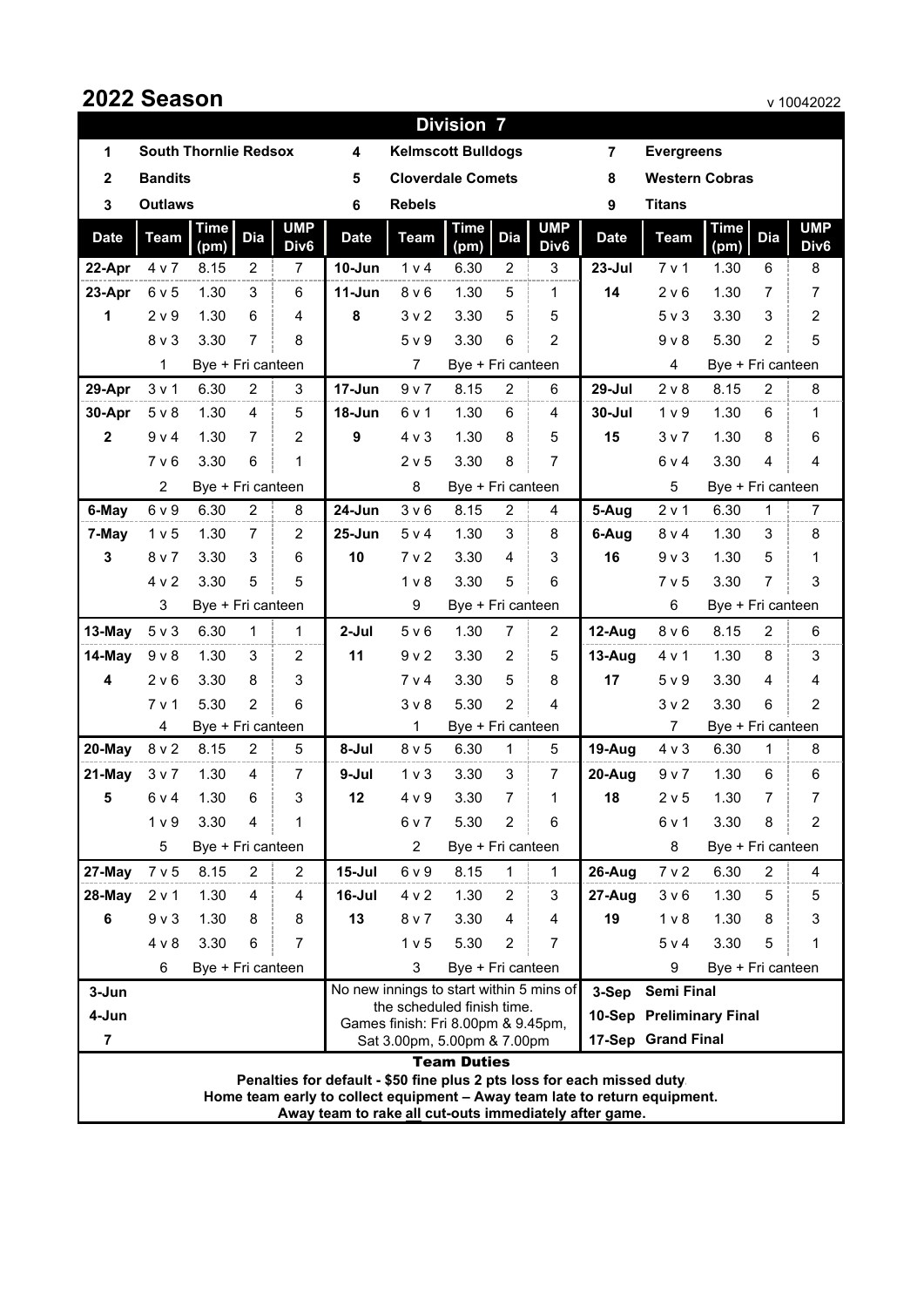## **2022 Season**

v 09042022

|                                                                                                                                      | , 000 ILVL<br><b>Division 8</b>                                         |             |                                                                                                                                      |                |                         |                          |                    |                |                |             |                          |             |                |                |
|--------------------------------------------------------------------------------------------------------------------------------------|-------------------------------------------------------------------------|-------------|--------------------------------------------------------------------------------------------------------------------------------------|----------------|-------------------------|--------------------------|--------------------|----------------|----------------|-------------|--------------------------|-------------|----------------|----------------|
|                                                                                                                                      |                                                                         |             |                                                                                                                                      |                | 1                       | <b>Bandits</b>           |                    |                |                |             |                          |             |                |                |
|                                                                                                                                      |                                                                         |             |                                                                                                                                      |                | $\overline{\mathbf{2}}$ | <b>Western Spirit</b>    |                    |                |                |             |                          |             |                |                |
| <b>Date</b>                                                                                                                          | <b>Team</b>                                                             | <b>Time</b> | <b>Dia</b>                                                                                                                           | Ump            | 3                       | <b>Thornlie Hawks</b>    |                    |                |                | <b>Date</b> | <b>Team</b>              | <b>Time</b> | <b>Dia</b>     | <b>Ump</b>     |
|                                                                                                                                      |                                                                         | (pm)        |                                                                                                                                      | Div7           | 4                       | <b>Bandits</b>           |                    |                |                |             |                          | (pm)        |                | Div7           |
|                                                                                                                                      |                                                                         |             |                                                                                                                                      |                | 5                       | <b>Mets</b>              |                    |                |                |             |                          |             |                |                |
| 22-Apr                                                                                                                               | 6 v 3                                                                   | 6.30        | $\overline{2}$                                                                                                                       | 1              | 6                       | <b>Rebels</b>            |                    |                |                | 22-Jul      | 7 v 5                    | 8.15        | $\overline{c}$ | 4              |
| 23-Apr                                                                                                                               | 4 v 5                                                                   | 1.30        | $\overline{7}$                                                                                                                       | 1              | $\overline{\mathbf{r}}$ | <b>Cloverdale Comets</b> |                    |                |                | $23 -$ Jul  | 4 v 1                    | 1.30        | 5              | 4              |
| 1                                                                                                                                    | 2 v 7                                                                   | 3.30        | 6                                                                                                                                    | $\mathbf 1$    | <b>Date</b>             | <b>Team</b>              | <b>Time</b>        | <b>Dia</b>     | <b>Ump</b>     | 14          | $2v$ 3                   | 3.30        | 8              | 4              |
|                                                                                                                                      | 1                                                                       | Bye         |                                                                                                                                      |                |                         |                          | (pm)               |                | Div7           |             | 6                        | <b>Bye</b>  |                |                |
| 29-Apr                                                                                                                               | 7 v 4                                                                   | 8.15        | $\overline{2}$                                                                                                                       | $\overline{2}$ | $11 - Jun$              | 3 v 4                    | 1.30               | 6              | $\overline{7}$ | $29 -$ Jul  | 5 v 2                    | 6.30        | $\overline{2}$ | 5              |
| 30-Apr                                                                                                                               | 1 <sub>v</sub>                                                          | 3.30        | 3                                                                                                                                    | $\overline{2}$ | 8                       | 1 <sub>v</sub> 6         | 3.30               | 3              | 7              | $30 -$ Jul  | 3 v 4                    | 1.30        | 5              | 5              |
| $\overline{2}$                                                                                                                       | 5 <sub>v</sub> 6                                                        | 5.30        | $\overline{2}$                                                                                                                       | $\overline{2}$ |                         | 5 v 2                    | 5.30               | $\overline{2}$ | $\overline{7}$ | 15          | 1 <sub>v</sub> 6         | 3.30        | 8              | 5              |
|                                                                                                                                      | $\overline{c}$                                                          | <b>Bye</b>  |                                                                                                                                      |                |                         | $\overline{7}$           | <b>Bye</b>         |                |                |             | $\overline{7}$           | <b>Bye</b>  |                |                |
|                                                                                                                                      |                                                                         |             |                                                                                                                                      |                |                         |                          |                    |                |                |             |                          |             |                |                |
| 6-May                                                                                                                                | 4 v 2                                                                   | 8.15        | $\overline{2}$                                                                                                                       | 3              | 18-Jun                  | 5 v 4                    | 1.30               | 5              | 8              | 5-Aug       | 6 v 3                    | 8.15        | $\overline{c}$ | 6              |
| 7-May                                                                                                                                | 6 v 7                                                                   | 1.30        | 6                                                                                                                                    | 3              | 9                       | 7 <sub>v</sub> 2         | 3.30               | 5              | 8              | 6-Aug       | 2 v 7                    | 1.30        | 4              | 6              |
| 3                                                                                                                                    | 5 v 1                                                                   | 3.30        | $\overline{7}$                                                                                                                       | 3              |                         | 3 <sub>v</sub> 6         | 5.30               | 2              | 8              | 16          | 4 v 5                    | 3.30        | 4              | 6              |
|                                                                                                                                      | 3                                                                       | Bye         |                                                                                                                                      |                |                         | $\mathbf{1}$             | <b>Bye</b>         |                |                |             | 1                        | <b>Bye</b>  |                |                |
| 13-May                                                                                                                               | 7 v 1                                                                   | 6.30        | $\overline{2}$                                                                                                                       | 4              | $25 - Jun$              | 6v5                      | 1.30               | 5              | 9              | 13-Aug      | 5 v 6                    | 1.30        | 6              | $\overline{7}$ |
| 14-May                                                                                                                               | 3 <sub>v</sub> 5                                                        | 1.30        | 6                                                                                                                                    | 4              | 10                      | 3 <sub>v</sub> 1         | 1.30               | $\overline{7}$ | 9              | 17          | 1 <sub>v</sub>           | 3.30        | 7              | $\overline{7}$ |
| 4                                                                                                                                    | 2 v 6                                                                   | 3.30        | 4                                                                                                                                    | 4              |                         | 4 v 7                    | 3.30               | $\overline{7}$ | 9              |             | 7 v 4                    | 5.30        | $\overline{c}$ | $\overline{7}$ |
|                                                                                                                                      | 4                                                                       | <b>Bye</b>  |                                                                                                                                      |                |                         | $\overline{2}$           | <b>Bye</b>         |                |                |             | $\overline{c}$           | <b>Bye</b>  |                |                |
| 21-May                                                                                                                               | 1 <sub>v</sub> 2                                                        | 1.30        | 3                                                                                                                                    | 5              | $1-Jul$                 | 2 v 4                    | 8.15               | $\overline{2}$ | 1              | 19-Aug      | 5 v 1                    | 6.30        | $\overline{c}$ | 8              |
| 5                                                                                                                                    | 6 v 4                                                                   | 3.30        | 3                                                                                                                                    | 5              | 2-Jul                   | 1 <sub>v</sub> 5         | 1.30               | 5              | 1              | 20-Aug      | 6 v 7                    | 1.30        | 3              | 8              |
|                                                                                                                                      | 3 v 7                                                                   | 3.30        | 6                                                                                                                                    | 5              | 11                      | 7 v 6                    | 1.30               | 8              | 1              | 18          | 4 v 2                    | 3.30        | 7              | 8              |
|                                                                                                                                      | 5                                                                       | Bye         |                                                                                                                                      |                |                         | 3                        | <b>Bye</b>         |                |                |             | 3                        | <b>Bye</b>  |                |                |
| 27-May                                                                                                                               | 2 v 3                                                                   | 1.30        | $\overline{7}$                                                                                                                       | 6              | 8-Jul                   | $5 \vee 3$               | 6.30               | $\overline{2}$ | $\overline{2}$ | 26-Aug      | 7 v 1                    | 8.15        | $\overline{2}$ | 9              |
| 28-May                                                                                                                               | 7 v 5                                                                   | 3.30        | 3                                                                                                                                    | 6              | 9-Jul                   | 1 v 7                    | 1.30               | 4              | $\overline{2}$ | 27-Aug      | 3 v 5                    | 1.30        | 4              | 9              |
| 6                                                                                                                                    | 4 v 1                                                                   | 5.30        | $\overline{2}$                                                                                                                       | 6              | 12                      | 6 v 2                    | 3.30               | 4              | $\overline{2}$ | 19          | 2 v 6                    | 3.30        | 4              | 9              |
|                                                                                                                                      | 6                                                                       | Bye         |                                                                                                                                      |                |                         | 4                        | Bye                |                |                |             | 4                        | <b>Bye</b>  |                |                |
| 3-Jun                                                                                                                                |                                                                         |             |                                                                                                                                      |                | $15 -$ Jul              | 6 v 4                    | 6.30               | 2              | 3              | 3-Sep       | <b>Semi Final</b>        |             |                |                |
| 4-Jun                                                                                                                                |                                                                         |             |                                                                                                                                      |                | 16-Jul                  | 1 <sub>v</sub>           | 1.30               | 5              | 3              |             | 10-Sep Preliminary Final |             |                |                |
| $\overline{7}$                                                                                                                       | General bye<br>3<br>17-Sep Grand Final<br>13<br>3 v 7<br>3.30<br>5      |             |                                                                                                                                      |                |                         |                          |                    |                |                |             |                          |             |                |                |
| 5<br><b>Bye</b>                                                                                                                      |                                                                         |             |                                                                                                                                      |                |                         |                          |                    |                |                |             |                          |             |                |                |
| No new innings to start within 5 mins of the scheduled finish time<br>Games finish: Fri 8.00pm & 9.45pm, Sat 3.00pm, 5.00pm & 7.00pm |                                                                         |             |                                                                                                                                      |                |                         |                          |                    |                |                |             |                          |             |                |                |
|                                                                                                                                      |                                                                         |             |                                                                                                                                      |                |                         |                          | <b>Team Duties</b> |                |                |             |                          |             |                |                |
|                                                                                                                                      | Penalties for default - \$50 fine plus 2 pts loss for each missed duty. |             |                                                                                                                                      |                |                         |                          |                    |                |                |             |                          |             |                |                |
|                                                                                                                                      |                                                                         |             | Home team early to collect equipment - Away team late to return equipment.<br>Away team to rake all cut-outs immediately after game. |                |                         |                          |                    |                |                |             |                          |             |                |                |